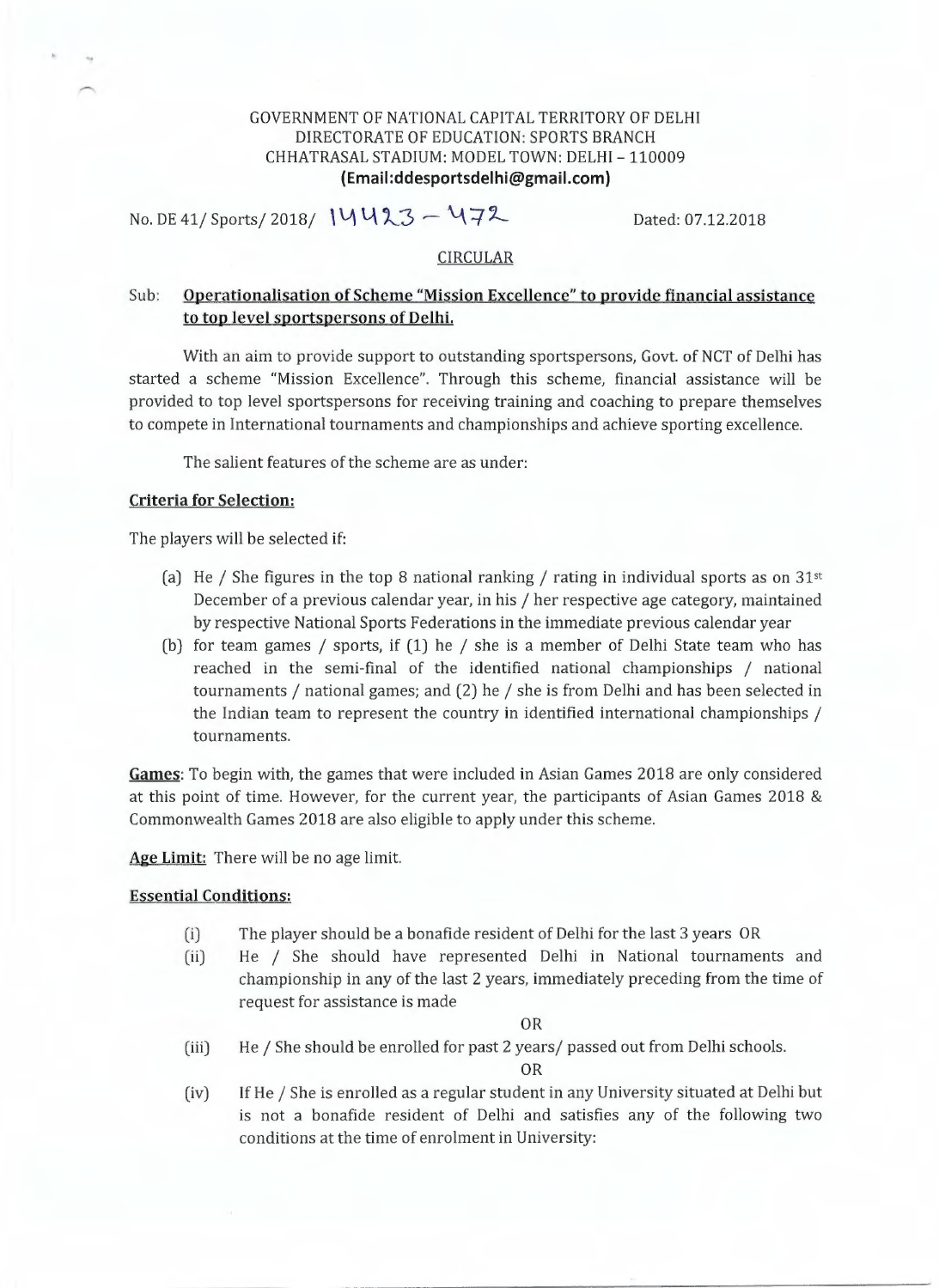- (a) he / she figures in the top 8 national ranking / rating in individual sports of a particular calendar year, in his / her respective age category, maintained by respective National Sports Federations in the previous calendar year;
- (b) (1) he / she has represented his/her respective State in team games which reached in the semi-final of the identified national championships / national tournaments / national games; and (2) he / she and has been selected in the Indian team to represent the country in identified international championships / tournaments.

#### OR

(v) If he / she has passed out as a regular student from any University situated at Delhi and shifted to any other State / UT for higher studies or employment but **continues** to represent Delhi in sports competitions.

### **Obligations of the Player:**

- (i) A sportsperson, selected under this scheme, **has to represent Delhi in all competitions** where he/ she intends to participate during the time period of assistance.
- (ii) A sportsperson, selected under this scheme, may be engaged as Brand Ambassador of Delhi by Govt. of NCT of Delhi and his / her image may be used in sports promotion / advertisements of Government of NCT of Delhi without any additional remuneration.
- (iii) A sportsperson, selected under this scheme, will give preference to Delhi for coaching budding and talented sportspersons, in future. He / she will be paid suitable remuneration for this *work,* as may be decided by the Directorate of Education, in consultation with the CoE being constituted under this scheme.
- (iv) The image of a sportsperson, selected under this scheme, may be used for any welfare scheme or promotional campaigns including Sports Development and promotion, by Government of NCT of Delhi for which no additional remuneration will be paid.

A contract in this regard will be made with the sportsperson by Govt. of NCT of Delhi only after written consent and prior to disbursal of his/her assistance.

#### **Financial Support:**

A sportsperson will be supported for his needs related to Food / Nutrition, sports equipments, sports kits, training and travel, boarding & lodging (within the Country as well as outside the Country) and medical need. The quantum of support will be demand linked **but not exceeding Rs. 16.00 lakhs per year.**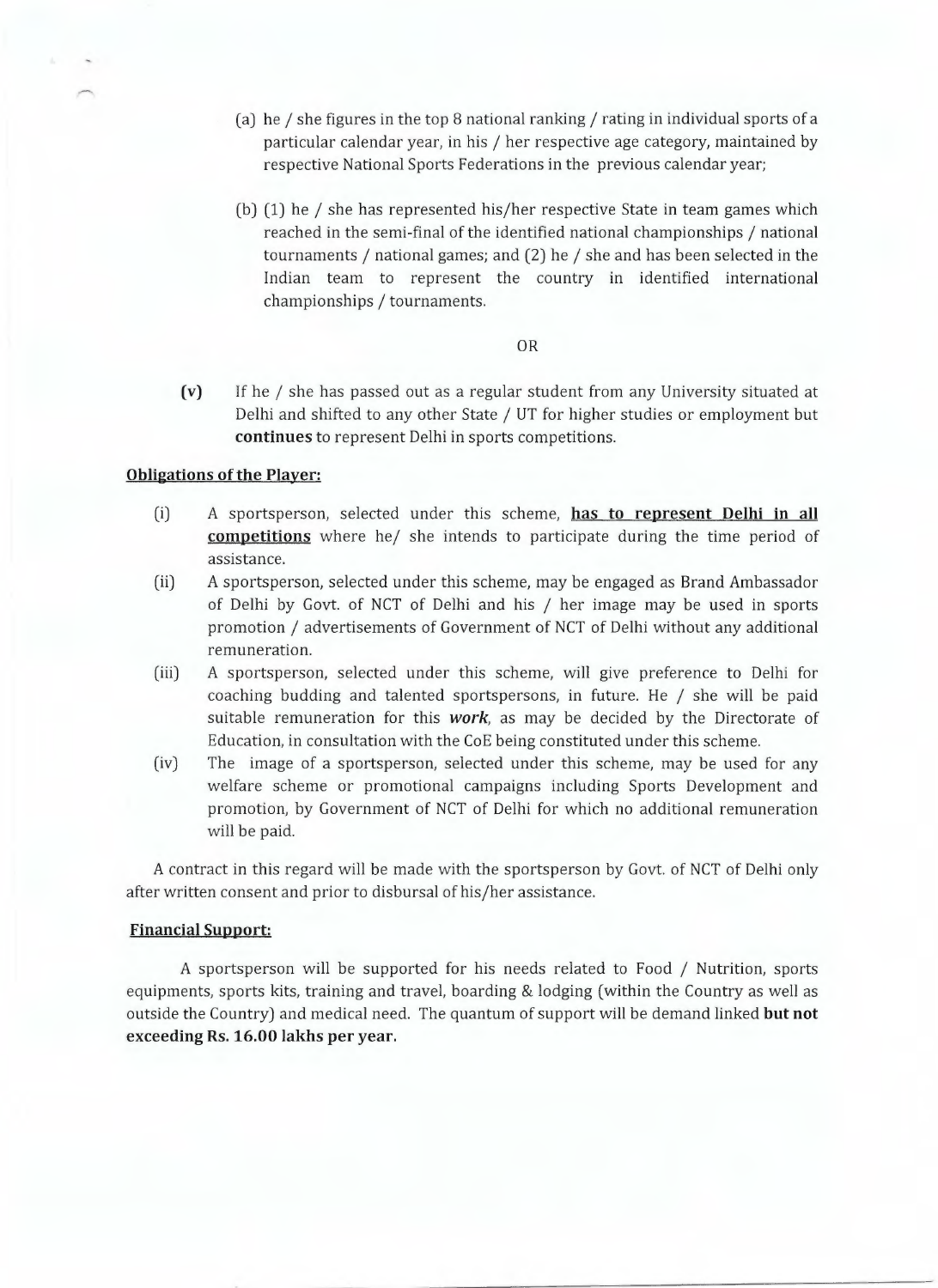## **Other Support:**

Safdarjung Sports Injuries Centre / Indian Spinal Injuries Centre or any other reputed Institution working in the field of Sports Medicine and Sports Injury will be associated for sports medicine support for needy players. Medical assistance will be covered by medical insurance. Maximum insurance coverage will be Rs. 10.00 lakhs in each case. In addition, risk of accident will also be covered for the same amount for which the incremental premium is expected to be very minimal. The insurance premium will be paid for each beneficiary by the Government within the ceiling or Rs. 16.00 lakhs envisaged in the scheme for each sportsperson.

## **Time period for the player:**

Player will be supported initially for 1 year. The continuation of support will be reviewed by the Committee of Experts, initially after one year and thereafter every 6 months, on the basis of performance during the period of support.

## Performance Criteria:

During the period of support of one year, the sports person will have to compete in the highest International or National tournament falling in that period. His/her performance will be assessed by the CoE comprising of an appropriate period, including the period of assistance by the Government. If his/her performance declines as compared to his/her previous performance, then the support will be withdrawn. The name of international tournaments and national games etc. will be suggested by Committee of Experts and approved by Directorate of Education.

#### **General Information:**

- 1. In case of any dispute or interpretation of the scheme, the decision of the Directorate of Education will be final and binding upon the player and coach
- 2. The Directorate of Education, GNCT Delhi reserves the right to change /alter / withdraw any/ all terms and conditions of the scheme.
- 3. If at any stage, a sportsperson receiving the assistance from the Government, is found guilty of age fraud or indulged in doping or getting the assistance from any other state / UT, then the assistance will be stopped with immediate effect. Recoveries will also be made of the assistance already provided.
- 4. The beneficiaries under the "Pandit Deendayal Upadhyay National Welfare Fund for Sportspersons", a welfare scheme for outstanding sportspersons of the Ministry of Youth Affairs and Sports Government of India, will not be barred from this scheme. But the benefits being taken by an outstanding sportsperson in the said scheme or from any other scheme of Government of NCT of Delhi will be adjusted / taken into consideration before releasing any assistance under the present scheme of Government of NCT of Delhi.